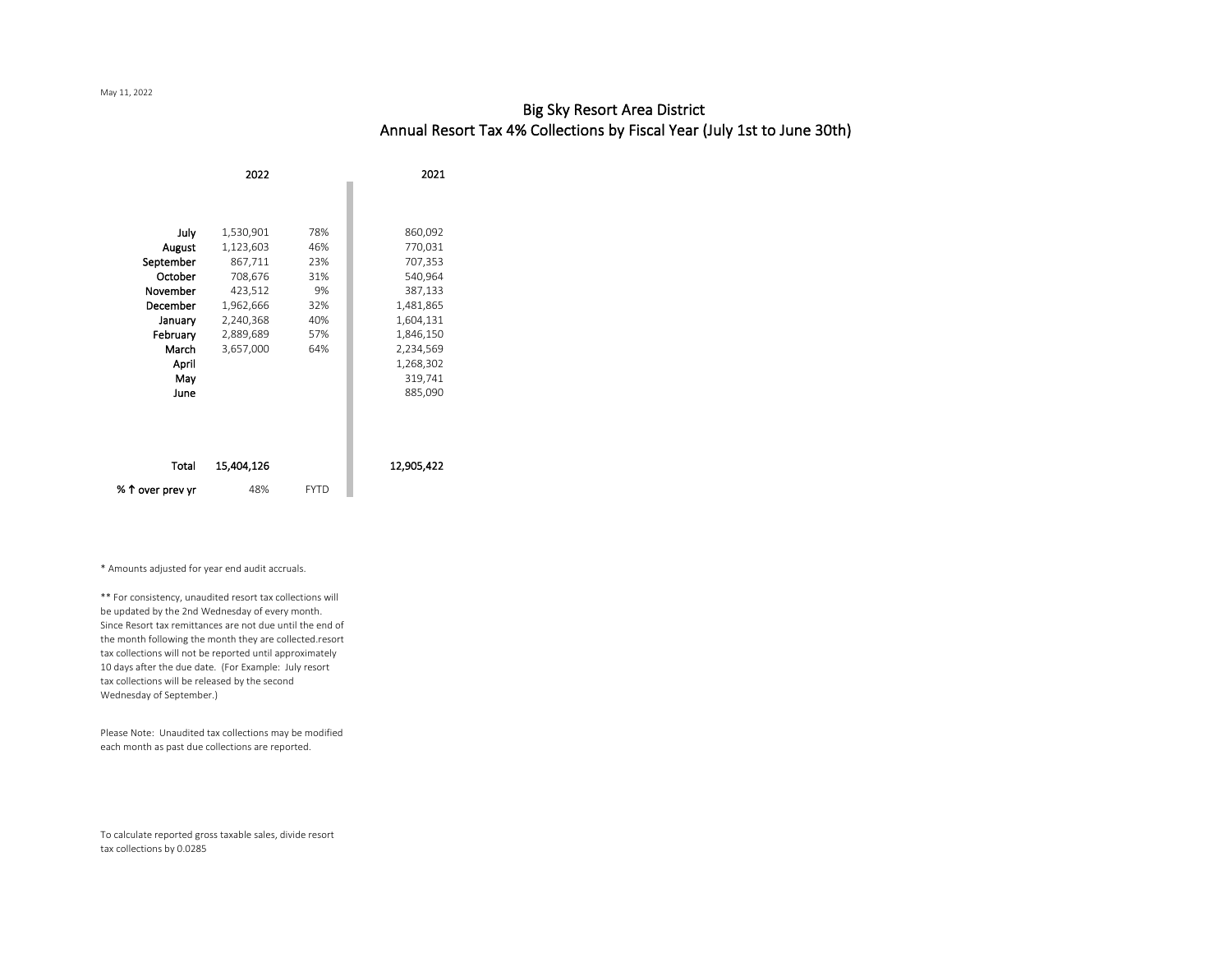May 11,2022

|                  | 2022       | $**$        | 2021                    |           | 2020                    |           | 2019                    |           | 2018                    | $\ast$    | 2017                    |           |
|------------------|------------|-------------|-------------------------|-----------|-------------------------|-----------|-------------------------|-----------|-------------------------|-----------|-------------------------|-----------|
|                  |            | % 1 over    |                         | % of yr's |                         | % of yr's |                         | % of yr's |                         | % of yr's |                         | % of yr's |
|                  |            | prev yr     | Collections collections |           | Collections collections |           | Collections collections |           | Collections collections |           | Collections collections |           |
| July             | 1,129,929  | 76%         | 641,784                 | 7%        | 693,423                 | 9%        | 555,834                 | 7%        | 489,386                 | 7%        | 474,860                 | 9%        |
| August           | 829,134    | 45%         | 572,937                 | 6%        | 490,050                 | 6%        | 418,146                 | 5%        | 384,888                 | 6%        | 365,074                 | 7%        |
| September        | 641,716    | 23%         | 523,167                 | 5%        | 370,326                 | 5%        | 344,176                 | 4%        | 330,796                 | 5%        | 312,612                 | 6%        |
| October          | 522,466    | 31%         | 399,888                 | 4%        | 317,884                 | 4%        | 243,583                 | 3%        | 73,232                  | 1%        | 62,837                  | 1%        |
| November         | 312,152    | 9%          | 286,753                 | 3%        | 166,459                 | 2%        | 153,574                 | 2%        | 128,104                 | 2%        | 77,159                  | 1%        |
| December         | 1,446,609  | 32%         | 1,093,173               | 11%       | 1,092,533               | 14%       | 930,028                 | 12%       | 1,098,347               | 16%       | 758,368                 | 15%       |
| January          | 1,650,911  | 39%         | 1,185,381               | 12%       | 1,232,658               | 16%       | 1,055,507               | 13%       | 817,475                 | 12%       | 642,649                 | 12%       |
| February         | 2,130,866  | 56%         | 1,363,107               | 14%       | 1,486,585               | 19%       | 1,176,182               | 15%       | 1,015,038               | 15%       | 877,651                 | 17%       |
| March            | 2,693,752  | 63%         | 1,648,650               | 17%       | 1,060,692               | 14%       | 1,566,167               | 20%       | 1,306,445               | 20%       | 979,153                 | 19%       |
| April            |            |             | 935,119                 | 10%       | 221,620                 | 3%        | 569,885                 | 7%        | 380,190                 | 6%        | 241,557                 | 5%        |
| May              |            |             | 235,726                 | 2%        | 141,082                 | 2%        | 96,842                  | 1%        | 314,917                 | 5%        | 68,051                  | 1%        |
| June             |            |             | 653,545                 | 7%        | 398,588                 | 5%        | 372,502                 | 5%        | 302,366                 | 5%        | 256,616                 | 5%        |
| PYC***           |            |             |                         |           |                         |           | 350,696                 | 4%        | 39,238                  | 1%        | 49,841                  | 1%        |
| Total            | 11,357,535 |             | 9,539,229               |           | 7,671,899               |           | 7,833,122               |           | 6,680,422               |           | 5,166,429               |           |
| % ↑ over prev yr | 47%        | <b>FYTD</b> | 24%                     |           | $-2%$                   |           | 17%                     |           | 23%                     |           | 11%                     |           |

## Big Sky Resort Area District Annual Resort Tax 3% Collections by Fiscal Year (July 1st to June 30th)

|                                                                                                        | 2016                    |           | 2015      |                         | 2014                    |           | 2013      |                         | 2012                    |           |
|--------------------------------------------------------------------------------------------------------|-------------------------|-----------|-----------|-------------------------|-------------------------|-----------|-----------|-------------------------|-------------------------|-----------|
|                                                                                                        |                         | % of yr's |           | % of yr's               |                         | % of yr's |           | % of yr's               |                         | % of yr's |
| * Amounts adjusted for year end audit accruals.                                                        | Collections collections |           |           | Collections collections | Collections collections |           |           | Collections collections | Collections collections |           |
| ** For consistency, unaudited resort tax collections will                                              | 424,941                 | 9%        | 363,330   | 9%                      | 323,304                 | 9%        | 218,629   | 7%                      | 207,874                 | 7%        |
| be updated by the 2nd Wednesday of every month.                                                        | 340,830                 | 7%        | 263,952   | 6%                      | 280,896                 | 8%        | 236,456   | 8%                      | 211,638                 | 8%        |
| Since Resort tax remittances are not due until the end of                                              | 238,376                 | 5%        | 208,359   | 5%                      | 179,362                 | 5%        | 156,422   | 5%                      | 125,656                 | 5%        |
| the month following the month they are collected.resort                                                | 55,533                  | 1%        | 66,917    | 2%                      | 61,626                  | 2%        | 36,626    | 1%                      | 36,501                  | 1%        |
| tax collections will not be reported until approximately                                               | 72,475                  | 2%        | 67,608    | 2%                      | 50,484                  | 1%        | 50,336    | 2%                      | 49,869                  | 2%        |
| 10 days after the due date. (For Example: July resort                                                  | 670,149                 | 15%       | 589,596   | 14%                     | 491,629                 | 13%       | 429,129   | 14%                     | 409,415                 | 15%       |
| tax collections will be released by the second                                                         | 599,631                 | 13%       | 577,112   | 14%                     | 487,664                 | 13%       | 410,107   | 13%                     | 368,822                 | 13%       |
| Wednesday of September.)                                                                               | 718,039                 | 16%       | 674,883   | 16%                     | 623,091                 | 17%       | 555,891   | 18%                     | 485,336                 | 17%       |
|                                                                                                        | 911,810                 | 20%       | 756,042   | 18%                     | 738,053                 | 20%       | 673,171   | 22%                     | 562,587                 | 20%       |
| Please Note: Unaudited tax collections may be modified                                                 | 237,294                 | 5%        | 261,870   | 6%                      | 252,167                 | 7%        | 165,730   | 5%                      | 182,245                 | 7%        |
| each month as past due collections are reported.                                                       | 60,219                  | 1%        | 47,826    | 1%                      | 29,028                  | 1%        | 31,186    | 1%                      | 32,063                  | 1%        |
|                                                                                                        | 236,797                 | 5%        | 206,438   | 5%                      | 161,884                 | 4%        | 112,615   | 4%                      | 70,207                  | 3%        |
| *** PYC stands for "Prior Year Collections", or payments<br>that were due in the previous fiscal year. | 25,406                  | 1%        | 20,703    | 1%                      | 56,387                  | 2%        | 33,782    | 1%                      | 37,556                  | 1%        |
| To calculate reported gross taxable sales, divide resort                                               | 4,591,500               |           | 4,104,636 |                         | 3,735,575               |           | 3,110,081 |                         | 2,779,769               |           |
| tax collections by 0.0285                                                                              | 11%                     |           | 9%        |                         | 17%                     |           | 11%       |                         | 4%                      |           |